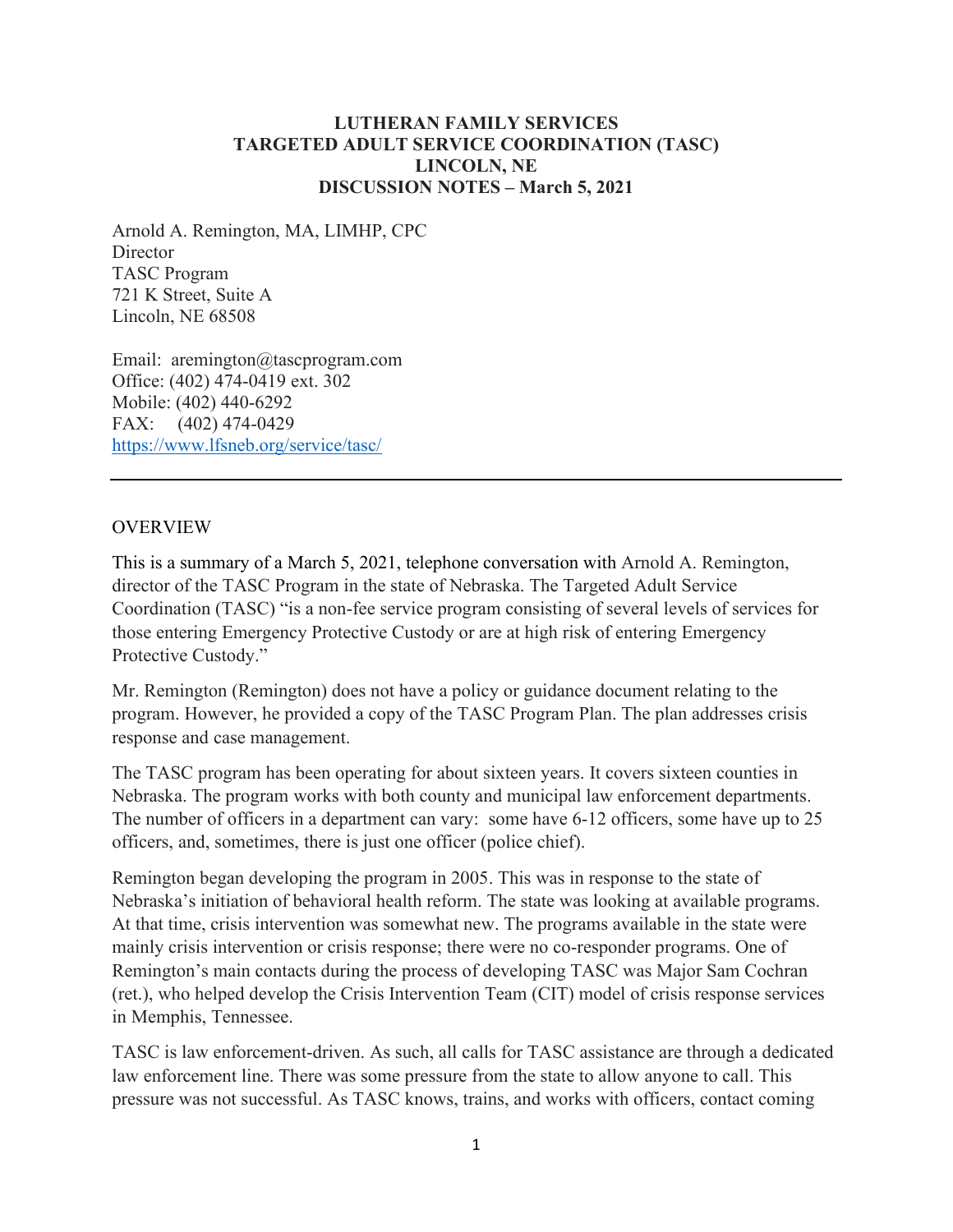from law enforcement was deemed the best practice. The process is: 1) officer calls TASC on the dedicated law enforcement line, 2) licensed clinician is contacted, 3) triage, 4) resolution through phone, telehealth, or in-person manner. Services are available when needed (24/7) despite the initial thought of providing "after hours" limited service.

In developing the program, Remington targeted the four counties having the highest utilization of officers involved in behavioral health incidents. Then, he provided training and education to officers and clinicians. Some issues in training: not every clinician is good at mental health, officers need to know what clinicians can do and are allowed to do, clinicians need to know what officers can do and are allowed to do, impact on officers (they are susceptible to suicide).

The TASC program is tailored to each law enforcement agency.

# POINTS TO CONSIDER

- The importance of partnership among all involved cannot be overstated: law enforcement, clinicians, hospitals, agencies, etc.
- Related to partnership is that law enforcement departments need to be confident in the program. They may ask, "Why are you different?" That is: Is there long-term thinking? Will promises made go away after money runs out? What does the program look like? How does it work?
- Some departments are not interested in programs such as TASC. The answer is to focus on interested agencies. Law enforcement is a culture and officers talk to each other. Subsequent interest of previously uninterested departments will be piqued when hearing of others taking part in TASC-related programs.  $<sup>1</sup>$  $<sup>1</sup>$  $<sup>1</sup>$ </sup>
- What is law enforcement looking for? Departments are under pressure. What does each department need in planning?
- Cross-training is necessary. Incidents are varied, for example, there may be an active shooter, or a person may want to engage in self-harm, some persons disappear from the scene.
- Planning
	- o There must be solid a safety plan for supervision so that when a person is released from a facility they are not alone in community.
	- o Local hospital involvement. For example, can hospital keep individual for medical observation until bed is available in facility?
	- o Creativity is required, e.g., relatives might help with housing.

<span id="page-1-0"></span><sup>&</sup>lt;sup>1</sup> Remington works with Policy Research Associates where relevant information and data are derived.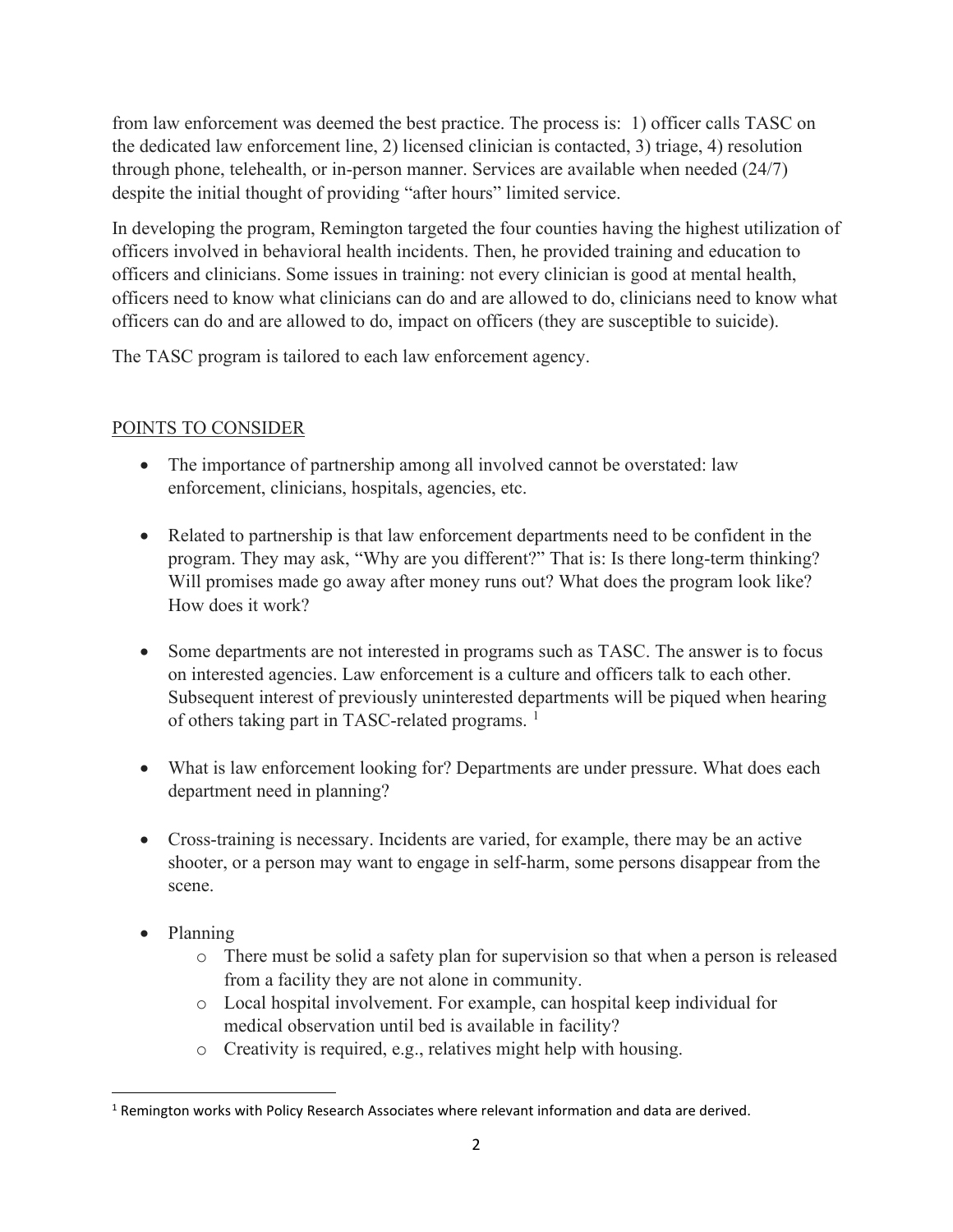### RURAL AND OTHER ISSUES

- Small departments (6-12 officers) may have only 1-2 officers on a shift.
- Driving Time
	- o Officer may be on a call in a rural area and then realize clinician is necessary. This results in lengthy wait times.
	- o The farthest drive for TASC departments is two hours.
	- o Remington noted that officers do not mind spending time on lengthy calls if they are aware of expectations, and there is a plan in place.
- Transportation Limitations
	- o Example: Three teenage girls had suicide pact. Arrangements were made for hospital to accept transport. All parents of teens arrived under the influence. Police officers and school officials were tasked with determining transport options.
- Bed Availability
	- o There are limited options in rural areas.
- Cell Service Internet Service Lacking
	- o Nebraska had dead zones early in program development but this has mostly resolved.
	- o Remington recently offered training in W. Virginia, which has telecommunications issues. One option considered is satellite for internet with related telehealth.
- Facility Issues Examples
	- o Call from nursing home.
		- The nursing home expects the officer to 'take person away," but officer cannot do it under federal law. If officer does take the person away, nursing home does not have to do any paperwork AND does not have to take back the patient.
	- o Officers take person to hospital for behavioral health, hospital subsequently bills the department.
	- o Officers take person to hospital for behavioral health, patient then has open heart surgery, hospital bills department for \$200K.

# SUGGESTIONS FOR PROGRAM DEVELOPMENT[2](#page-2-0)

- There must be "buy-in" from departments.
- Do pilot projects.
	- o Highest need areas.
	- o Get accurate data and numbers.
		- Note that officers in various areas handle things in different ways. For example, officers know people in the community so contact relatives and

<span id="page-2-0"></span> $2$  Mr. Remington is happy to speak with anyone wanting addition information.